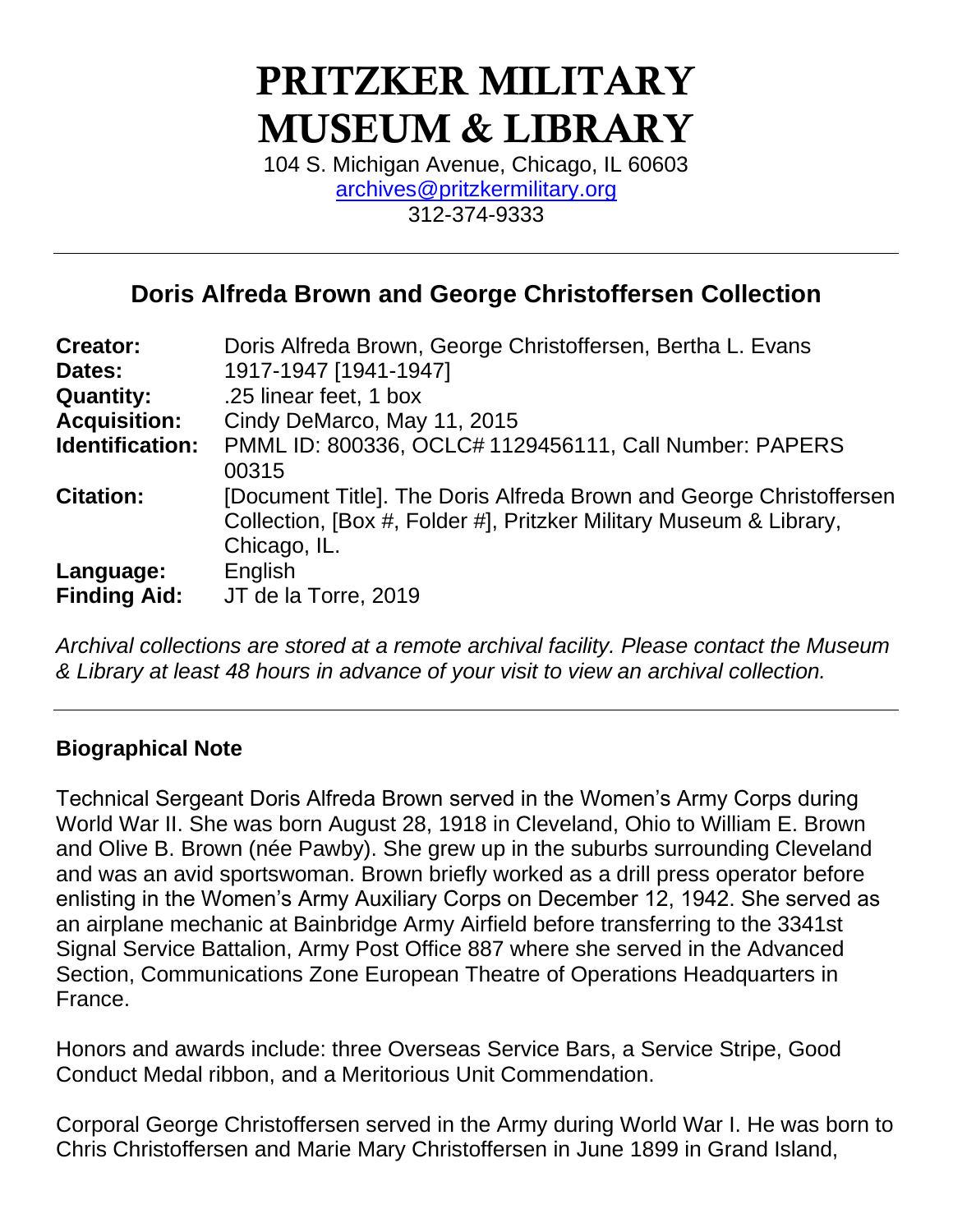Nebraska. On July 16, 1917, he enlisted at Grand Island, Nebraska as a Private in the Nebraska National Guard 5th Regiment, Company M. Christoffersen was honorably discharged due to a Service-Connected Disability on July 30, 1917. He reenlisted on August 21, 1917 at Grand Island, Nebraska. After training at Camp Cody, New Mexico, he served in the American Expeditionary Force in France. His assignments included the 134th Infantry Regiment, Company M, and Prisoner of War Escort Company 262, Army Service Corps. He was honorably discharged October 18, 1919.

Private First Class Bertha L. Evans served in the Women's Army Corps during World War II. She was born on January 22, 1913 in Denver, Colorado. She worked as a bookkeeper in San Francisco, California before enlisting on September 1, 1943. Evans departed for Europe on August 7, 1944 to serve as a supply clerk in the Women's Army Corps Detachment Headquarters Company in France. She returned to the United States on October 28, 1945 and was honorably discharged at Camp Beale, California on November 5, 1945.

Honors and awards include: World War II Victory Medal, Good Conduct Medal, European African Middle Eastern Campaign Medal, American Campaign Medal, and a Women's Army Auxiliary Corps Service Ribbon.

# **Scope and Content of the Collection**

The Doris Alfreda Brown and George Christoffersen Collection contains military records, newspaper clippings, and correspondence related to the life and military service of Doris Alfreda Brown, George Christoffersen, and Bertha L. Evans. Christoffersen served in the United States Army during World War I, and Brown and Evans both served in the Women's Army Corps during World War II. The collection contains materials dating 1917-1947, with the bulk of the materials dating from 1941- 1947. The collection also contains artifacts and photographs related to Brown's life and military service, including patches and medals, that have been separated from the collection. Archivist could not find any relation between collection creators.

# **Arrangement**

The collection arrived in no discernable order. PMML staff have organized the collection by individual into three series:

#### **Series One: Doris Alfreda Brown**

Series one consists of military records and documents related to Brown's time in the service and her personal life before enlisting. Includes special orders, pay record, temporary passes, personal correspondence and newspaper clippings. Arranged by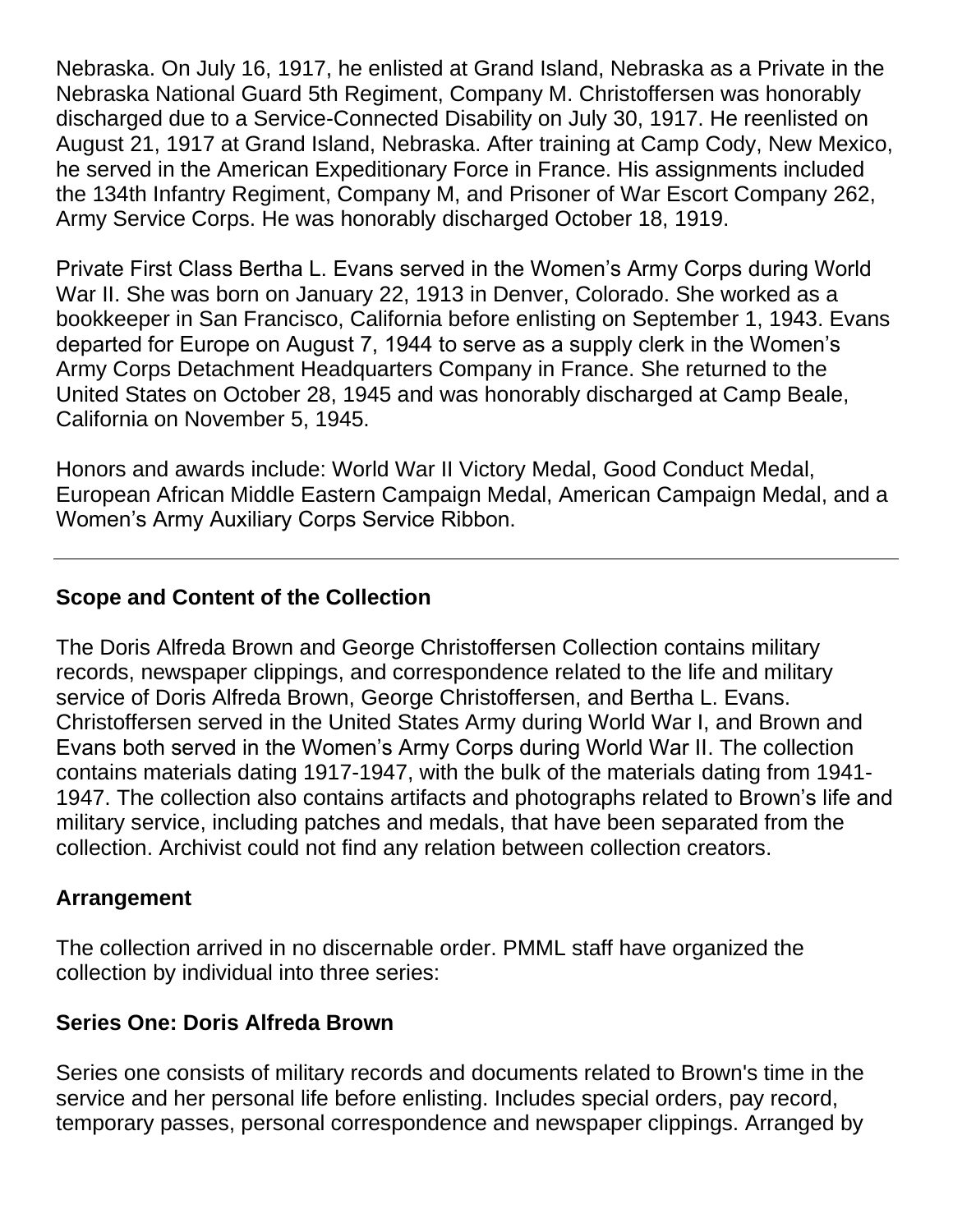subject within each subseries and chronologically therein. Documents range from 1931-1947.

## **Series Two: George Christoffersen**

Series two consists of documents related to Christoffersen's military service. Includes military records, special orders, temporary passes, and newspaper clippings. Arranged by subject and chronologically therein. Documents range from 1917-1921.

#### **Series Three: Bertha L. Evans**

Series three consists of Evans' Enlisted Record and Report of Separation Honorable Discharge certificate dated 1945.

#### **Rights**

Copyrights held by Cindy DeMarco were transferred to the Pritzker Military Museum & Library. All other rights are held by the author or publisher. Users assume responsibility for following copyright laws as established by US Code Title 17.

#### **Separations**

| <b>Item ID</b> | <b>Call Number</b>     | <b>Description</b>                                                                      | <b>Location</b> |
|----------------|------------------------|-----------------------------------------------------------------------------------------|-----------------|
|                |                        | <b>Military-Related Artifacts</b>                                                       |                 |
| 800336001      | <b>REALIA</b><br>05064 | Dog tags "Doris A Brown"                                                                |                 |
| 800336002      | <b>REALIA</b><br>05065 | Army Good Conduct Medal ribbon, Doris A.<br><b>Brown</b>                                |                 |
| 800336003      | <b>REALIA</b><br>05066 | U. S. Army Enlisted Rank Insignia -<br>Technical Sergeant patch, Doris A. Brown<br>*DUP |                 |
| 800336004      | <b>REALIA</b><br>05066 | U. S. Army Enlisted Rank Insignia -<br>Technical Sergeant patch, Doris A. Brown<br>*DUP |                 |
| 800336005      | <b>REALIA</b><br>05067 | <b>Advanced Section Communications Zone</b><br>Europe, U. S. Army patch, Doris A. Brown |                 |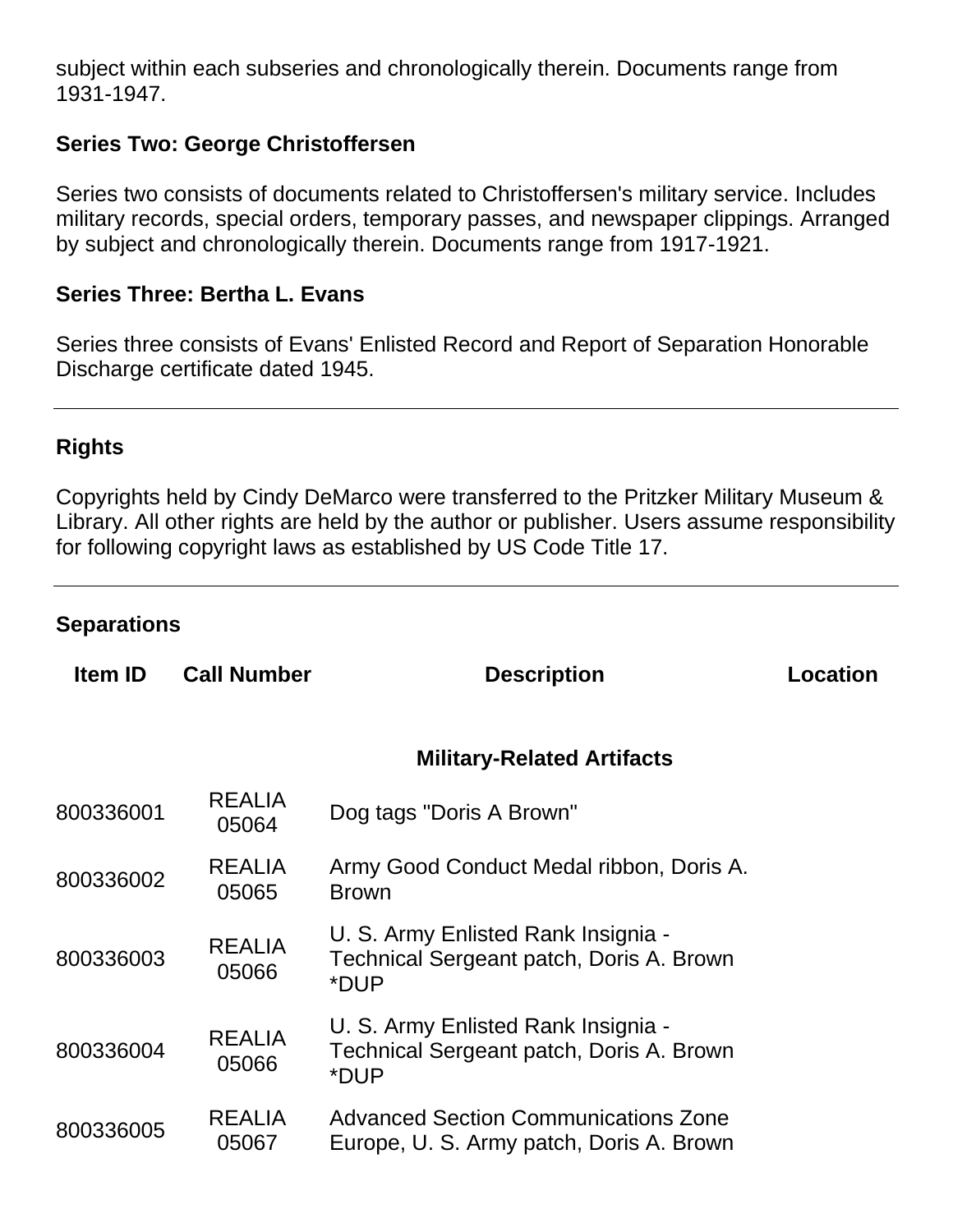| 800336006 | <b>REALIA</b><br>05068 | U.S. Army Overseas Service Bars patch (3)<br>bars), Doris A. Brown                                                                                                            |
|-----------|------------------------|-------------------------------------------------------------------------------------------------------------------------------------------------------------------------------|
| 800336007 | <b>REALIA</b><br>05069 | U.S. Army Service Stripe patch, Doris A.<br><b>Brown</b>                                                                                                                      |
| 800336008 | <b>REALIA</b><br>05070 | U.S. Army Meritorious Unit Commendation<br>patch, Doris A. Brown                                                                                                              |
| 800336009 | <b>REALIA</b><br>05071 | Leather wallet, stamped "HONORABLE<br><b>DISCHARGE FROM THE U.S. SERVICE."</b><br>Originally contained Item ID#s: 800336108,<br>800336109, 800336110, 800336111,<br>800336114 |
|           |                        | <b>Biographical Artifacts, Doris A. Brown</b>                                                                                                                                 |
| 800336010 | <b>REALIA</b><br>05072 | 1941 East Liverpool Ohio Girls Tri-State<br>basketball medal *DUP                                                                                                             |
| 800336011 | <b>REALIA</b><br>05072 | 1941 East Liverpool Ohio Girls<br>Tri-State basketball medal<br>*DUP                                                                                                          |
| 800336012 | <b>REALIA</b><br>05073 | 1941 East Liverpool Ohio Girls Tri-State<br>basketball pin                                                                                                                    |
| 800336013 | REALIA<br>05074        | 1941 Girls Softball Tournament All-Star<br>medal                                                                                                                              |
| 800336014 | <b>REALIA</b><br>05075 | 1941 Girls Softball Tournament Champions<br>medal with bracelet in box                                                                                                        |
| 800336015 | <b>REALIA</b><br>05076 | 1931 National Marble Tournament medal                                                                                                                                         |
| 800336016 | <b>REALIA</b><br>05077 | American Legion pin                                                                                                                                                           |
| 800336017 | <b>REALIA</b><br>05078 | <b>Girl Scout pin</b>                                                                                                                                                         |
| 800336018 | <b>REALIA</b><br>05079 | Embossed metal address plaque                                                                                                                                                 |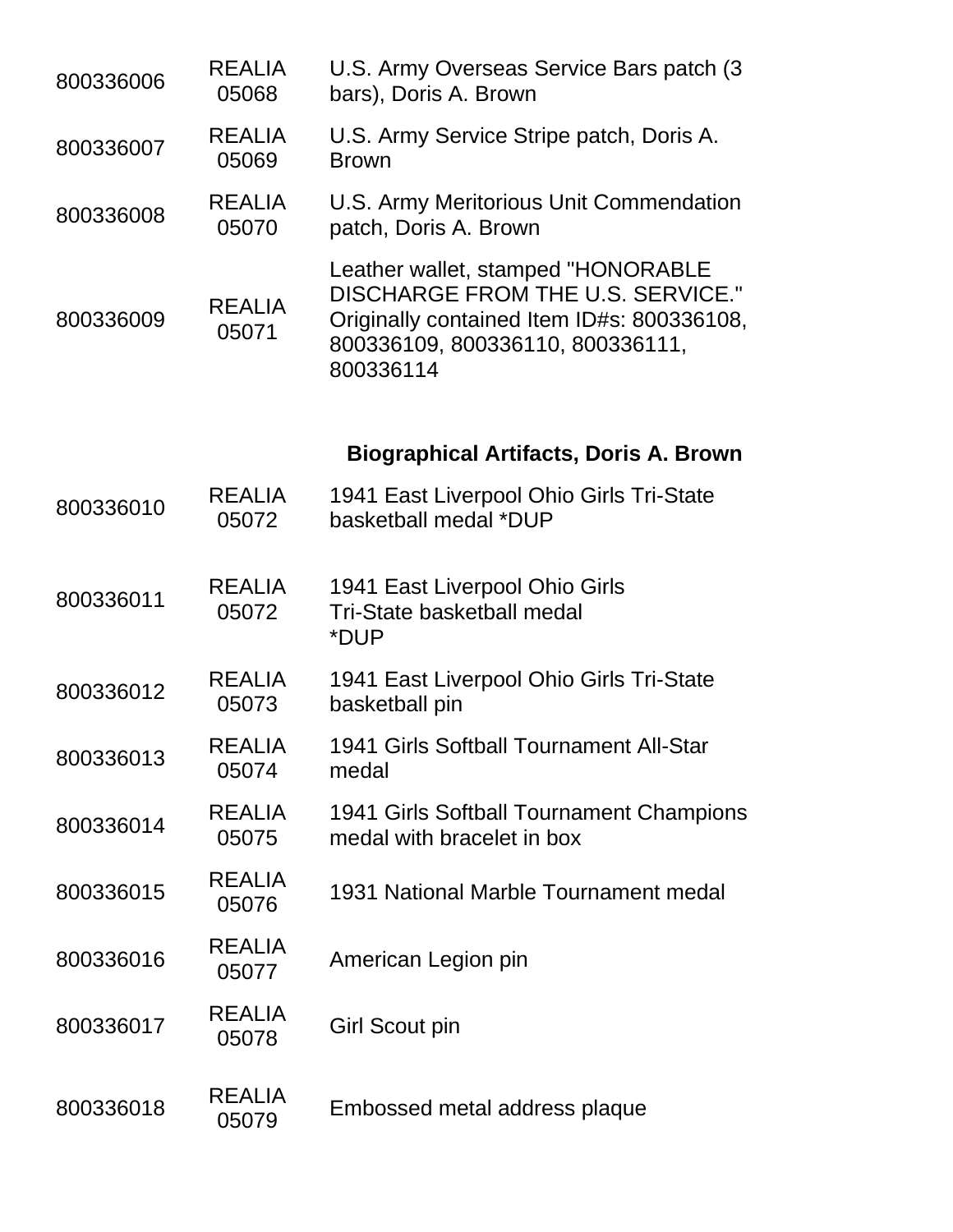| 800336019 | <b>REALIA</b><br>05080 | Embossed religious plaque                                                                             |
|-----------|------------------------|-------------------------------------------------------------------------------------------------------|
|           |                        | Photographs, Doris A. Brown                                                                           |
| 800336020 | <b>PHOTO</b><br>04924  | Cleveland Girl Scouts camp counselors and<br>staff, with "Marne Crampton - 'Piper'" on<br>verso, 1934 |
| 800336021 | <b>PHOTO</b><br>04925  | Woman smoking cigarette with Eiffel Tower<br>in background, c.1940s                                   |
| 800336022 | <b>PHOTO</b><br>04926  | Undated photograph: girls basketball team,<br>with Doris A. Brown in middle of first row              |
| 800336023 | <b>PHOTO</b><br>04927  | Undated photograph: Doris A. Brown with<br>dog in snow outside residential home                       |

## **Key Subjects**

This collection is indexed under the following headings in the Library's online catalog. Researchers interested in materials about related topics, persons, or places should search the catalog using these subject headings.

#### **Subjects**

United States--Armed Forces—Women United States. Army--Infantry World War, 1914-1918 World War, 1939-1945 World War, 1939-1945--Prisoners and prisons World War, 1939-1945--Women--United States

#### **Container List**

**Box Folder Item ID # Title Dates**

**Series I: Doris Alfreda Brown** 1931-1947

**Military Documents**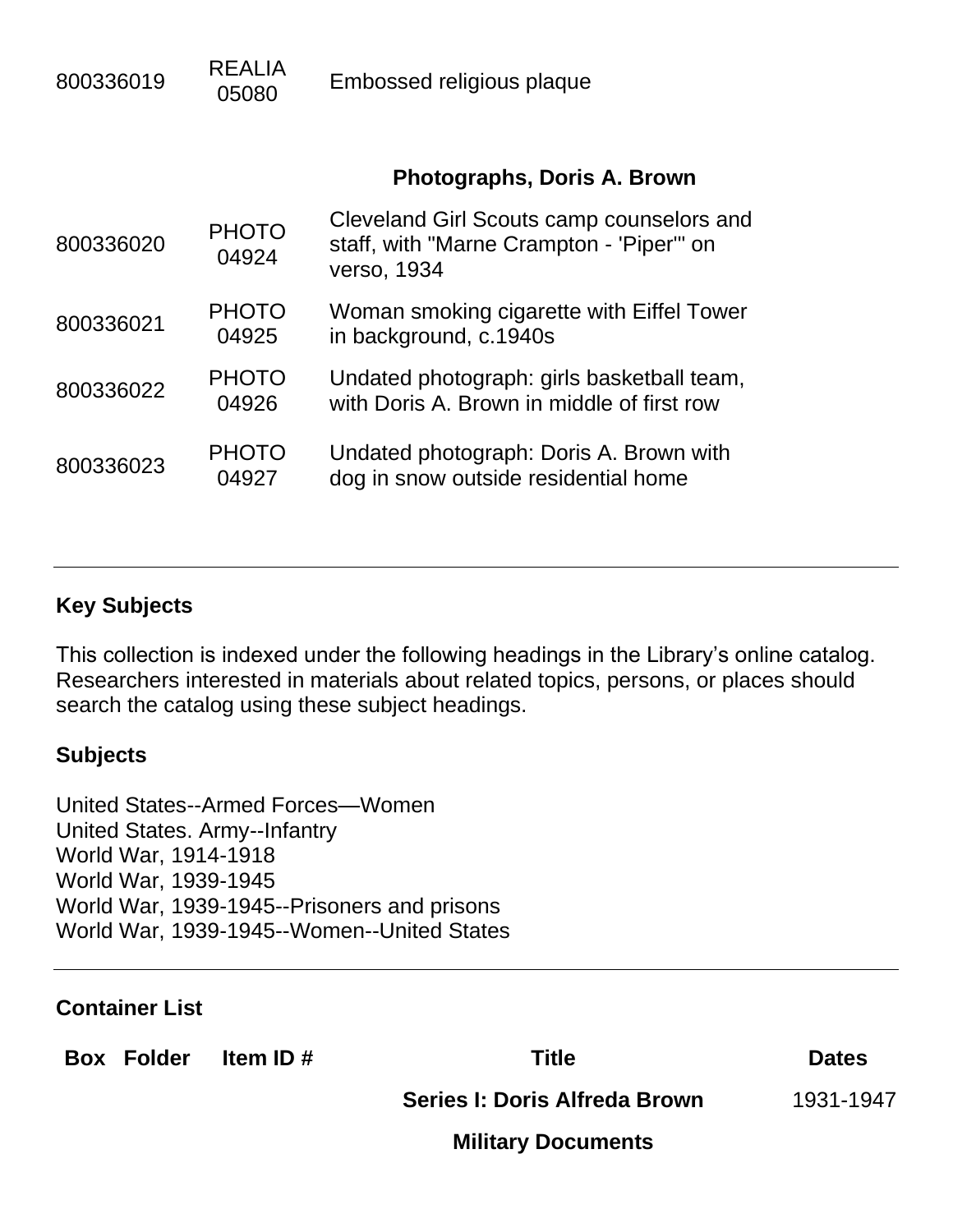| <b>SM</b><br>10 | 1              | 800336024 | Special Orders 185, Transfer to 3341st<br>Signal Service Battalion, Army Post Office<br>887                        | 12/10/1944               |
|-----------------|----------------|-----------|--------------------------------------------------------------------------------------------------------------------|--------------------------|
| <b>SM</b><br>10 | 1              | 800336025 | Soldier's Individual Pay Record booklet,<br>with Immunization Register                                             | 5/31/1944-<br>11/13/1945 |
| <b>SM</b><br>10 | 1              | 800336026 | <b>Temporary Pass</b>                                                                                              | 11/30/1945               |
| <b>SM</b><br>10 | 1              | 800336027 | U.S. Riviera Rest Area Courtesy Pass<br>Card                                                                       | 8/27/1945                |
| <b>SM</b><br>10 | 1              | 800336028 | Hotel Alhambra Mess card                                                                                           | c.8/1945                 |
| <b>SM</b><br>10 | 1              | 800336029 | <b>Troop Assignment card</b>                                                                                       | u.d.                     |
| <b>SM</b><br>10 | 1              | 800336030 | <b>Headquarters Command Women's Army</b><br>Corps Mess pass                                                        | u.d.                     |
| <b>SM</b><br>10 | 1              | 800336031 | <b>Hospital Discharge from Veterans</b><br>Administration Hospital Oakland 12 due to<br>"Maximum Hospital Benefit" | 2/21/1947                |
| <b>SM</b><br>10 | $\overline{2}$ | 800336032 | <b>Heart-Shield Bible</b>                                                                                          | u.d.                     |
| <b>SM</b><br>10 | $\overline{2}$ | 800336033 | Name card "Doris A. Brown"                                                                                         | u.d.                     |
| <b>SM</b><br>10 | $\overline{2}$ | 800336034 | Name card "Helen D. Steir Lieutenant,<br>W.A.C. Army of the United States"                                         | u.d.                     |
| <b>SM</b><br>10 | $\overline{2}$ | 800336035 | Name card "Raymond M. Browne" with<br>signature on verso                                                           | u.d.                     |
| <b>SM</b><br>10 | $\overline{2}$ | 800336036 | Name card "Robert R. Tucker"                                                                                       | u.d.                     |
| <b>SM</b><br>10 | $\overline{2}$ | 800336037 | Name card "Gwendolin M. Terry"                                                                                     | u.d.                     |
| <b>SM</b><br>10 | $\overline{2}$ | 800336038 | Name card "Justine Mary Meyers" *DUP                                                                               | u.d.                     |
| <b>SM</b>       | $\overline{2}$ | 800336039 | Name card "Justine Mary Meyers" *DUP                                                                               | u.d.                     |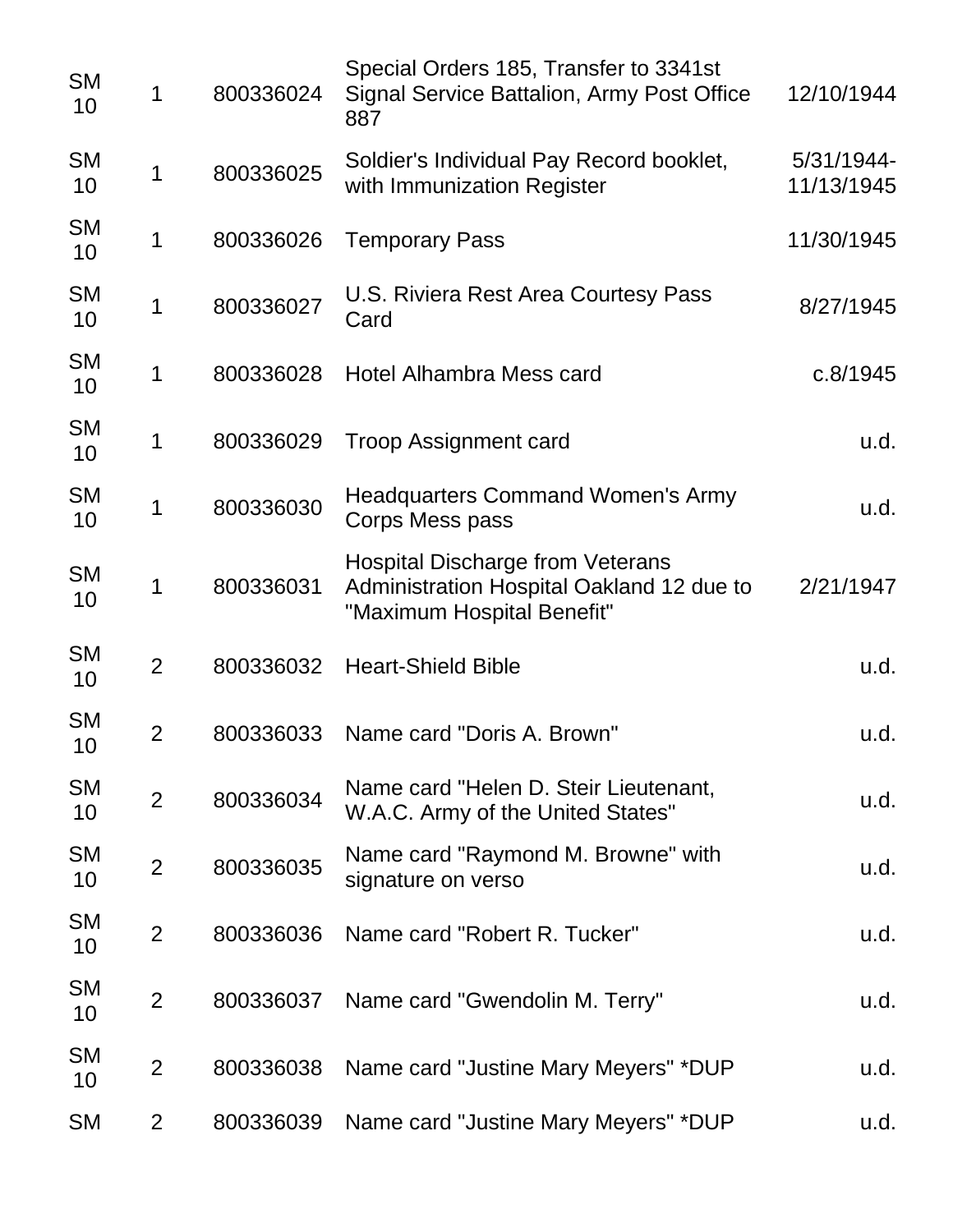| 10                           |                |           |                                          |      |
|------------------------------|----------------|-----------|------------------------------------------|------|
| <b>SM</b><br>10 <sup>°</sup> | 2              | 800336040 | Name card "John Lee Kelly"               | u.d. |
| <b>SM</b><br>10 <sup>°</sup> | $\overline{2}$ | 800336041 | Name card "Rosalie Conrad" *DUP          | u.d. |
| <b>SM</b><br>10              | $\overline{2}$ | 800336042 | Name card "Rosalie Conrad" *DUP          | u.d. |
| <b>SM</b><br>10              | $\overline{2}$ | 800336043 | Name card "Melvin A. Azman"              | u.d. |
| <b>SM</b><br>10              | $\overline{2}$ | 800336044 | Name card "Janet I. Mason"               | u.d. |
| <b>SM</b><br>10              | $\overline{2}$ | 800336045 | Name card "Lenore V. Duffield"           | u.d. |
| <b>SM</b><br>10              | $\overline{2}$ | 800336046 | Name card "Clyde I. Hooker"              | u.d. |
| <b>SM</b><br>10              | $\overline{2}$ | 800336047 | Name card "Margaret W. McKean"           | u.d. |
| <b>SM</b><br>10              | $\overline{2}$ | 800336048 | Name card "Dorothea F. Nahrstedt"        | u.d. |
| <b>SM</b><br>10              | $\overline{2}$ | 800336049 | Name card "Rudolph Krall"                | u.d. |
| <b>SM</b><br>10 <sup>°</sup> | $\overline{2}$ | 800336050 | Name card "Betty G. Plies"               | u.d. |
| <b>SM</b><br>10              | $\overline{2}$ | 800336051 | Name card "Floyd W. Perry"               | u.d. |
| <b>SM</b><br>10              | $\overline{2}$ | 800336052 | Name card "Dorothy Virginia Flower" *DUP | u.d. |
| <b>SM</b><br>10              | $\overline{2}$ | 800336053 | Name card "Dorothy Virginia Flower" *DUP | u.d. |
| <b>SM</b><br>10 <sup>°</sup> | $\overline{2}$ | 800336054 | Name card "Pearl Waltermire"             | u.d. |
| <b>SM</b><br>10              | $\overline{2}$ | 800336055 | Name card "Ellen Channell"               | u.d. |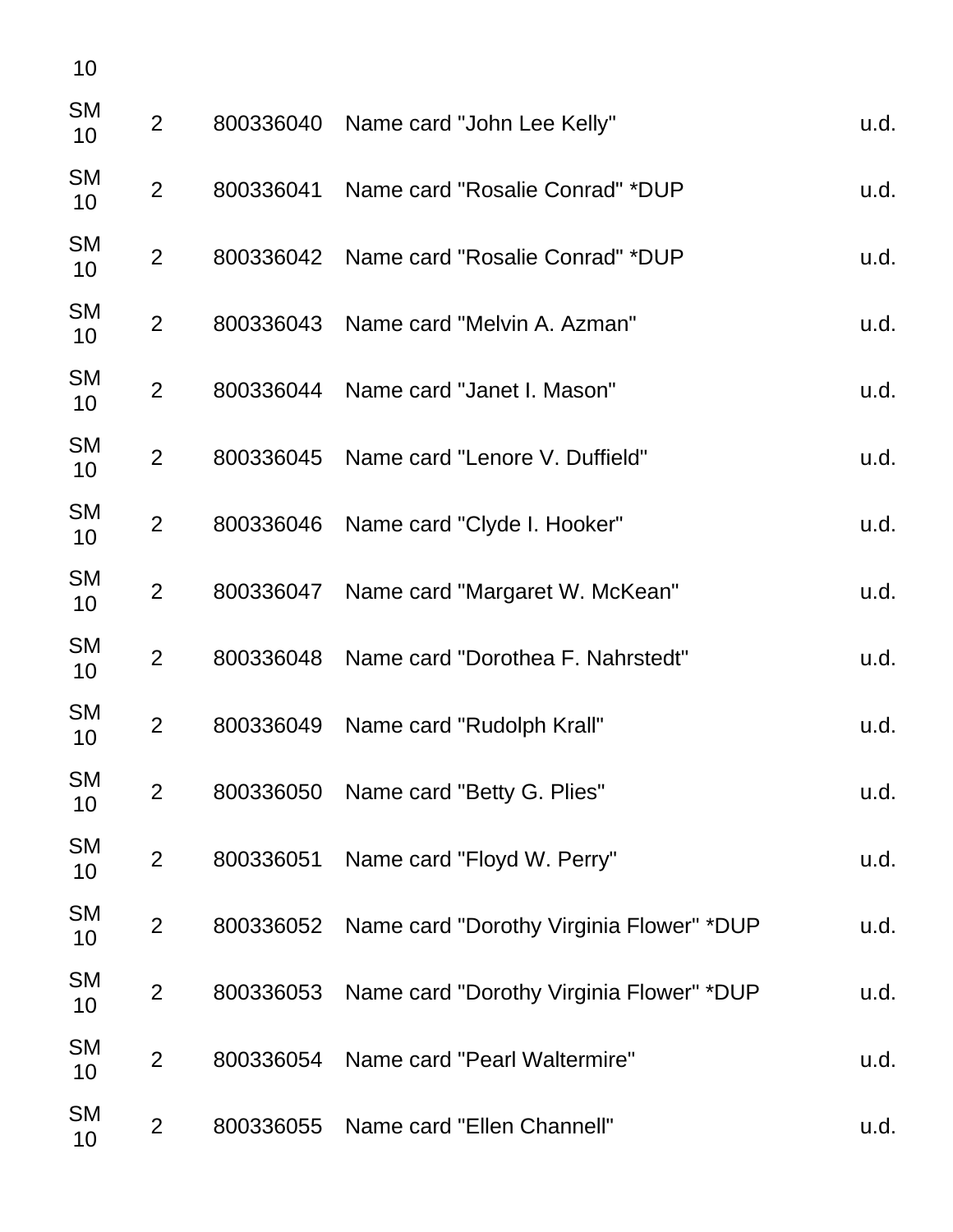| <b>SM</b><br>10              | $\overline{2}$ | 800336056 | Name card "Kathryn Hoene"                     | u.d. |
|------------------------------|----------------|-----------|-----------------------------------------------|------|
| <b>SM</b><br>10              | $\overline{2}$ | 800336057 | Name card "Stanley F. Pengal"                 | u.d. |
| <b>SM</b><br>10 <sup>°</sup> | $\overline{2}$ | 800336058 | Name card "Margaret Kausek"                   | u.d. |
| <b>SM</b><br>10 <sup>°</sup> | $\overline{2}$ | 800336059 | Name card "Betty Lucille Critzer"             | u.d. |
| <b>SM</b><br>10 <sub>1</sub> | $\overline{2}$ | 800336060 | Name card "Anna C. Cerjan"                    | u.d. |
| <b>SM</b><br>10              | $\overline{2}$ | 800336061 | Name card "Mary Jeannett Luikart"             | u.d. |
| <b>SM</b><br>10              | $\overline{2}$ | 800336062 | Name card "Alida W. Kower"                    | u.d. |
| <b>SM</b><br>10 <sup>°</sup> | $\overline{2}$ | 800336063 | Name card "William W. Werts"                  | u.d. |
| <b>SM</b><br>10              | $\overline{2}$ | 800336064 | Name card "Ruth Louise Grove"                 | u.d. |
| <b>SM</b><br>10              | $\overline{2}$ | 800336065 | Name card "Dorothy Sternberg"                 | u.d. |
| <b>SM</b><br>10              | $\overline{2}$ | 800336066 | Name card "Elwood C. Sulzer"                  | u.d. |
| <b>SM</b><br>10              | $\overline{2}$ | 800336067 | Name card "Neddy L. Gerjevic"                 | u.d. |
| <b>SM</b><br>10              | $\overline{2}$ | 800336068 | Name card "Allen F. Hulsman"                  | u.d. |
| <b>SM</b><br>10              | $\overline{2}$ |           | 800336069 Name card "Lenore Isabelle Tiffany" | u.d. |
| <b>SM</b><br>10              | $\overline{2}$ | 800336070 | Name card "Jeanne Marie Heick"                | u.d. |
| <b>SM</b><br>10              | $\overline{2}$ | 800336071 | Name card "Betty Tucker"                      | u.d. |
|                              |                |           |                                               |      |

**Military-Related Documents**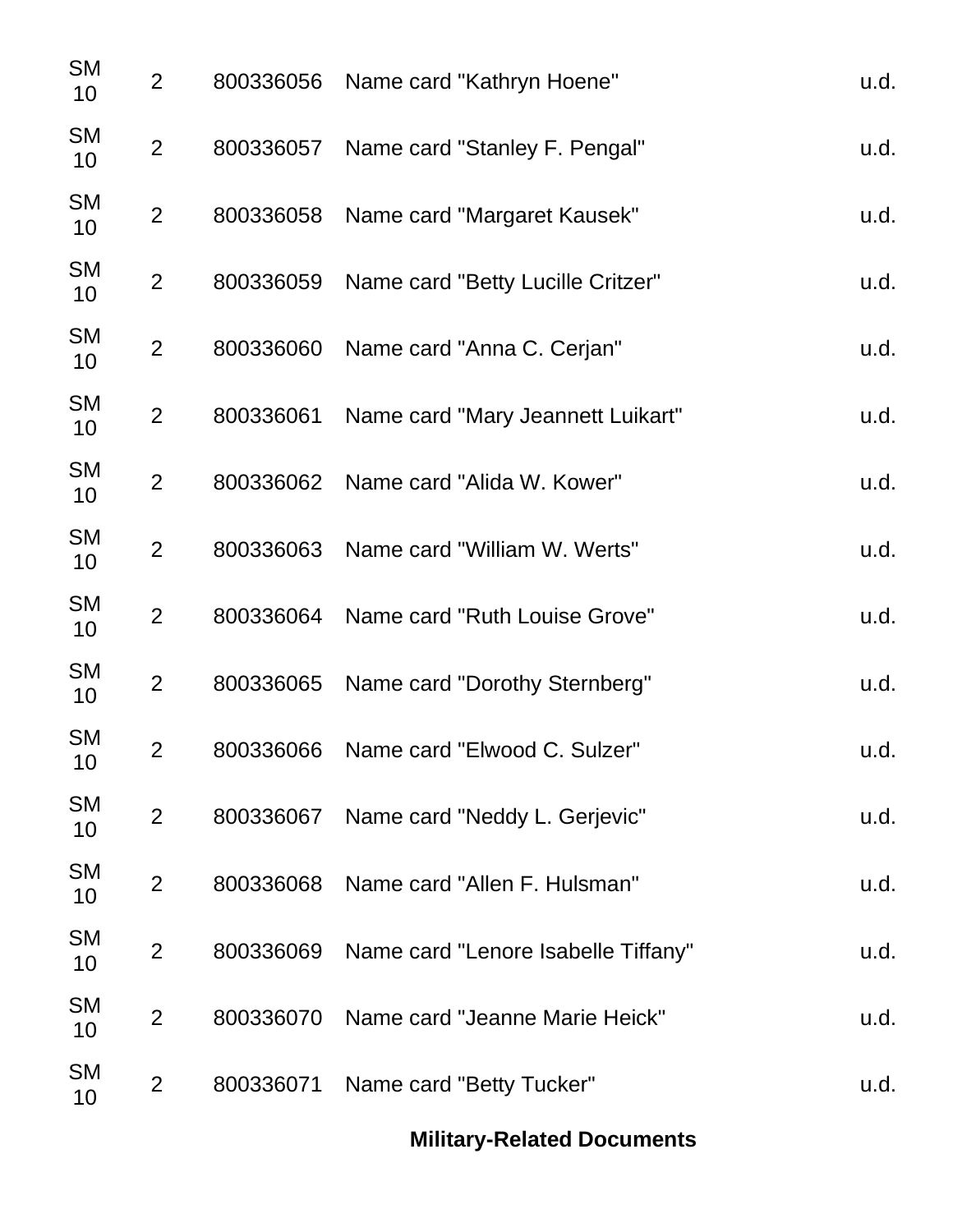| <b>SM</b><br>10 | 3              | 800336072 | <b>Membership Book, United Electrical Radio</b><br>and Machine Workers of America.<br>Occupation listed as "Handing Out Tools"                                                                           | 7/26/1942 |
|-----------------|----------------|-----------|----------------------------------------------------------------------------------------------------------------------------------------------------------------------------------------------------------|-----------|
| <b>SM</b><br>10 | 3              | 800336073 | "Aux. Doris A. Brown Starts WAC Duty."<br>News-Herald, Willoughby. Newspaper<br>clipping announcing that Brown joined the<br><b>Women's Army Auxiliary Corps with</b><br>occupation of airplane mechanic | c.1942    |
| <b>SM</b><br>10 | 3              | 800336074 | Clipping (possibly from a high school<br>yearbook), with photo of Brown and sister.<br>Caption states that Brown is a Women's<br>Army Corps Sergeant with occupation of<br>airplane mechanic             | c.1943    |
| <b>SM</b><br>10 | 3              | 800336075 | <b>Red Cross Certificate of Membership</b>                                                                                                                                                               | 1944      |
| <b>SM</b><br>10 | 3              | 800336076 | Ticket stub for Royal Cinema in Langres,<br>France                                                                                                                                                       | u.d.      |
| <b>SM</b><br>10 | 3              | 800336077 | Postcard fragment, with photo of Short<br>Mayo Composite planes, with note on<br>verso                                                                                                                   | u.d.      |
| <b>SM</b><br>10 | 3              | 800336078 | Business card for Cyril Dixon, Royal Air<br>Force entertainer, with note and cartoon on<br>verso                                                                                                         | 1944      |
| <b>SM</b><br>10 | 3              | 800336079 | Official T.S. Card (Tough Shit), with<br>various names and addresses written on<br>verso                                                                                                                 | 1/20/1946 |
|                 |                |           | <b>Biographical Documents</b>                                                                                                                                                                            |           |
| <b>SM</b><br>10 | $\overline{4}$ | 800336080 | To Doris A. Brown from Brown family:<br>regarding her experience at summer camp                                                                                                                          | 7/9/1931  |
| <b>SM</b><br>10 | $\overline{4}$ | 800336081 | To Doris A. Brown from Brown family:<br>regarding her experience at summer camp                                                                                                                          | 7/12/1931 |
| <b>SM</b><br>10 | 4              | 800336082 | To Doris A. Brown from Grandma and<br>Grandpa: regarding her experience at<br>summer camp                                                                                                                | c.1931    |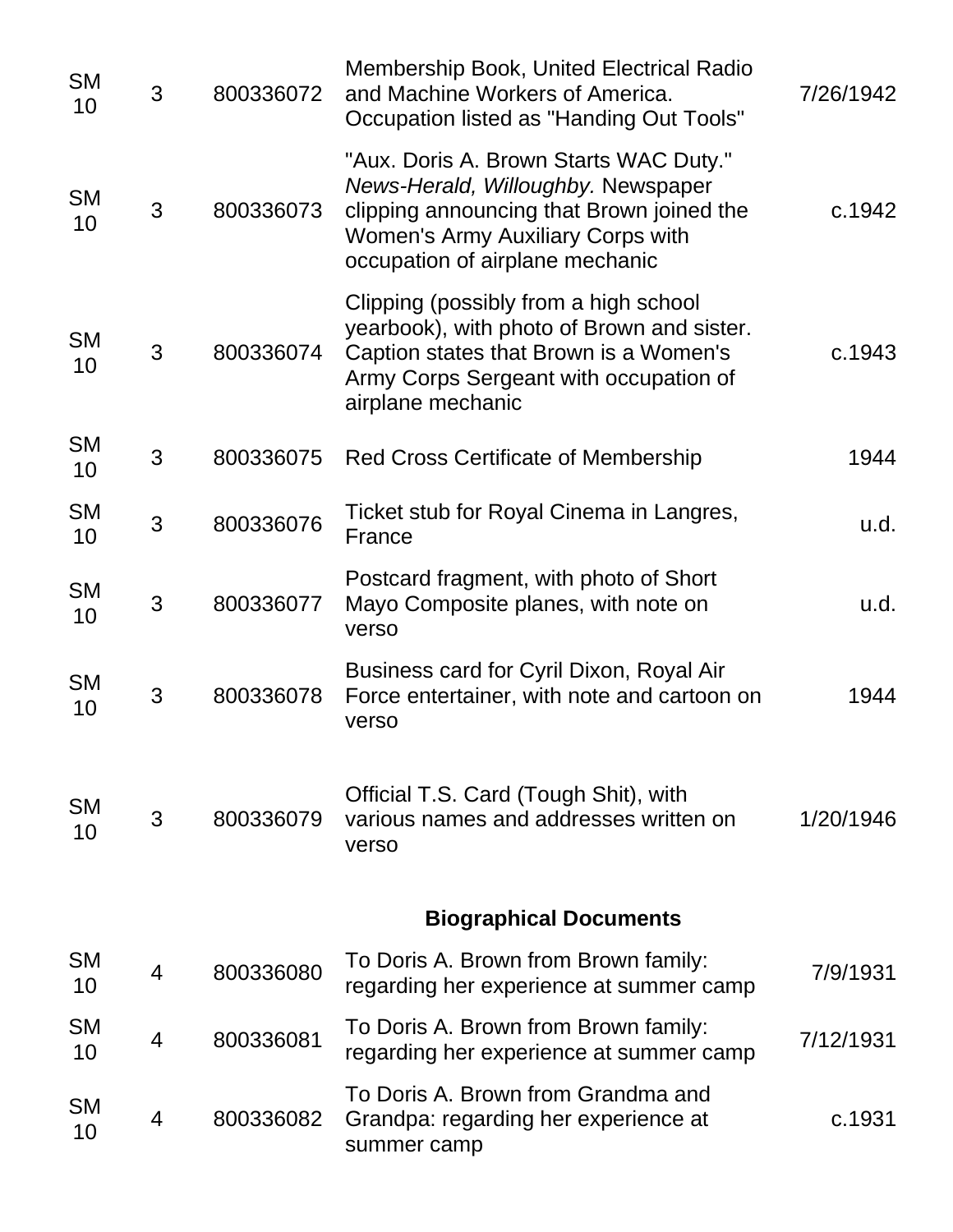| <b>SM</b><br>10 | $\overline{4}$ | 800336083 | To Doris A. Brown from Helen and Minnie:<br>Christmas card with note on envelope                           | 12/22/1941 |
|-----------------|----------------|-----------|------------------------------------------------------------------------------------------------------------|------------|
| <b>SM</b><br>10 | $\overline{4}$ | 800336084 | Letter fragment from Doris A. Brown to her<br>aunt: regarding current family life and<br>recent happenings | u.d.       |
| <b>SM</b><br>10 | $\overline{4}$ | 800336085 | To Grandma from Doris A. Brown and<br>sisters: Valentine's Day card                                        | u.d.       |
| <b>SM</b><br>10 | $\overline{4}$ | 800336086 | To Miss O. Pawby from Eva: postcard<br>greeting                                                            | u.d.       |
| <b>SM</b><br>10 | $\overline{4}$ | 800336087 | To Miss O. Pawby: unsigned postcard<br>greeting                                                            | u.d.       |
| <b>SM</b><br>10 | $\overline{4}$ | 800336088 | Birth Certificate "Doris Alfreda Brown,"<br>photocopy                                                      | u.d.       |
| <b>SM</b><br>10 | $\overline{4}$ | 800336089 | Business card "Le Steak de Paris," New<br>York City, NY                                                    | u.d.       |
| <b>SM</b><br>10 | $\overline{4}$ | 800336090 | "Gems from the Bible," Bible study<br>pamphlet                                                             | u.d.       |
| <b>SM</b><br>10 | $\overline{4}$ | 800336091 | "Casey's Daughter at the Bat," poem by Al<br>Graham                                                        | u.d.       |
| <b>SM</b><br>10 | $\overline{4}$ | 800336092 | Broadcaster '36. Shore High School,<br>Euclid Ohio senior yearbook                                         | 1936       |
| <b>SM</b><br>10 | 5              | 800336093 | "Villages to Pick Marble Champs,"<br>newspaper clipping, unidentified source                               | c.1931     |
| <b>SM</b><br>10 | 5              | 800336094 | "Children Own Euclid Beach," newspaper<br>clipping, unidentified source                                    | c.1931     |
| <b>SM</b><br>10 | 5              | 800336095 | Guest, Edward A., "Vision," newspaper<br>clipping, unidentified source                                     | c.1931     |
| <b>SM</b><br>10 | 5              | 800336096 | "Shore After Crown," newspaper clipping,<br>unidentified source                                            | c.1936     |
| <b>SM</b><br>10 | 5              | 800336097 | "Shore Quint Rules Eastern Conference<br>Loop," newspaper clipping, unidentified<br>source                 | c.1936     |
| <b>SM</b>       | 5              | 800336098 | "Arcades to Meet Tonight," Painesville                                                                     | c.1941     |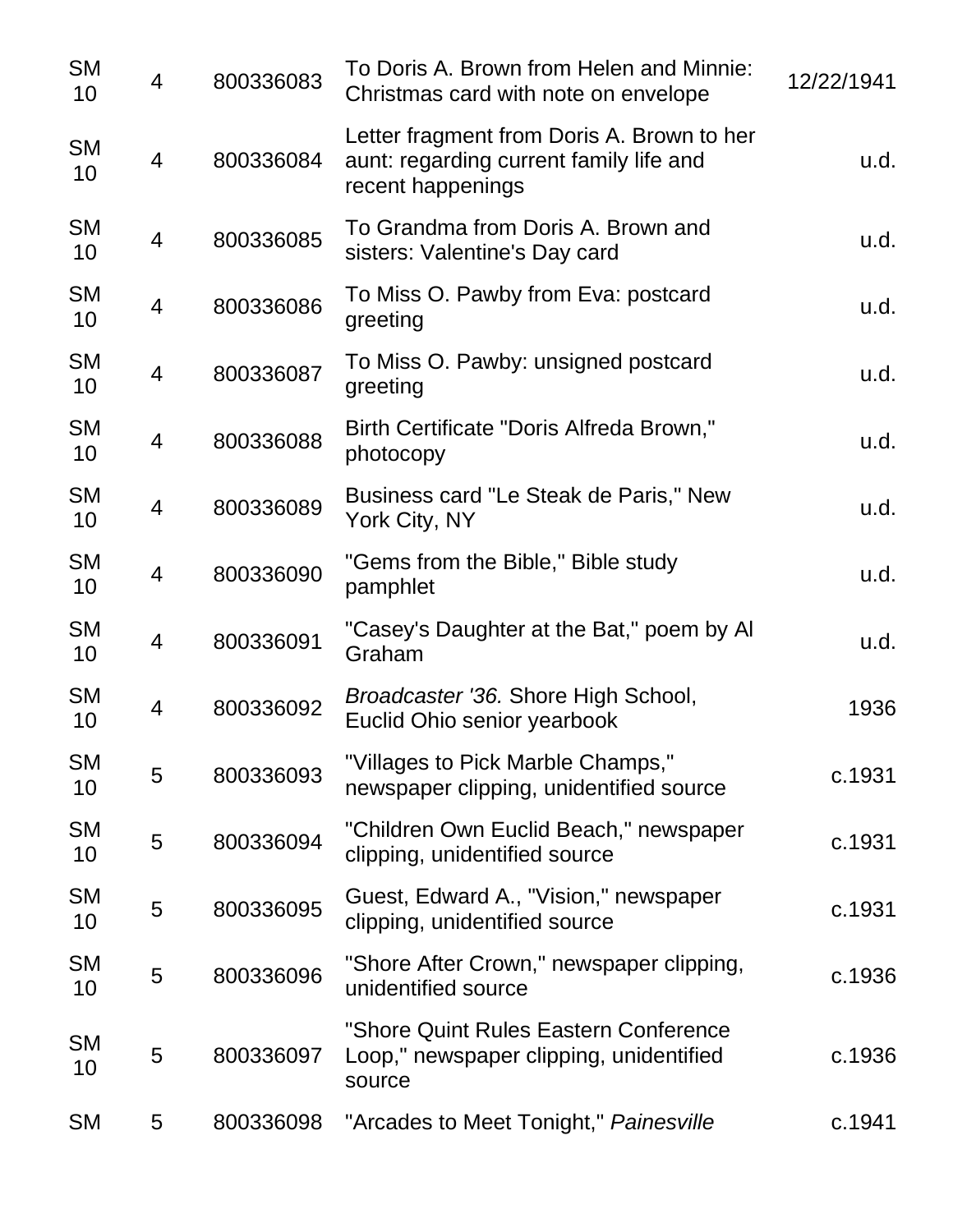| 10              |   |           | Telegraph, newspaper clipping                                                                                                               |            |
|-----------------|---|-----------|---------------------------------------------------------------------------------------------------------------------------------------------|------------|
| <b>SM</b><br>10 | 5 | 800336099 | "Arcadians Take 2 From Lakewood,"<br>Painesville Telegraph, newspaper clipping                                                              | c.1941     |
| <b>SM</b><br>10 | 5 | 800336100 | "Arcade Game Ends In Tie After 17<br>Innings," Painesville Telegraph,<br>newspaper clipping                                                 | c.1941     |
| <b>SM</b><br>10 | 5 | 800336101 | "Arcades Extend Win Streak," Painesville<br>Telegraph, newspaper clipping                                                                   | c.1941     |
| <b>SM</b><br>10 | 5 | 800336102 | "Arcades To Play Strong Cleveland Team<br>Tonight," Painesville Telegraph,<br>newspaper clipping                                            | c.1941     |
| <b>SM</b><br>10 | 5 | 800336103 | "In Warren Tourney Arcade Girls<br>Advance," Painesville Telegraph,<br>newspaper clipping                                                   | c.1941     |
| <b>SM</b><br>10 | 5 | 800336104 | "Arcadians Play Niles," newspaper<br>clipping, unidentified source                                                                          | c.1941     |
| <b>SM</b><br>10 | 5 | 800336105 | "Arcadians To Play Final Game Tonight,"<br>Painesville Telegraph, newspaper clipping                                                        | 1941       |
| <b>SM</b><br>10 | 5 | 800336106 | "Arcadians Win Warren Softball<br>Championship," Painesville Telegraph,<br>newspaper clipping                                               | 9/12/1941  |
| <b>SM</b><br>10 | 5 | 800336107 | "4 Named On All-Star Team," Painesville<br>Telegraph, newspaper clipping                                                                    | c.1941     |
|                 |   |           | Series II: George Christoffersen                                                                                                            |            |
| <b>SM</b><br>10 | 6 | 800336108 | Honorable Discharge certificate (originally<br>in leather wallet, Item ID# 800336009)                                                       | 7/30/1917  |
| <b>SM</b><br>10 | 6 | 800336109 | Honorable Discharge certificate (originally<br>in leather wallet, Item ID# 800336009)                                                       | 10/18/1919 |
| <b>SM</b><br>10 | 6 | 800336110 | Notarized letter stating that Christoffersen<br>was in good health before enlisting<br>(originally in leather wallet, Item<br>ID#800336009) | 8/21/1921  |
| <b>SM</b><br>10 | 6 | 800336111 | Note from Chris Christoffersen stating that<br>his son, George, has permission to enlist                                                    | u.d.       |